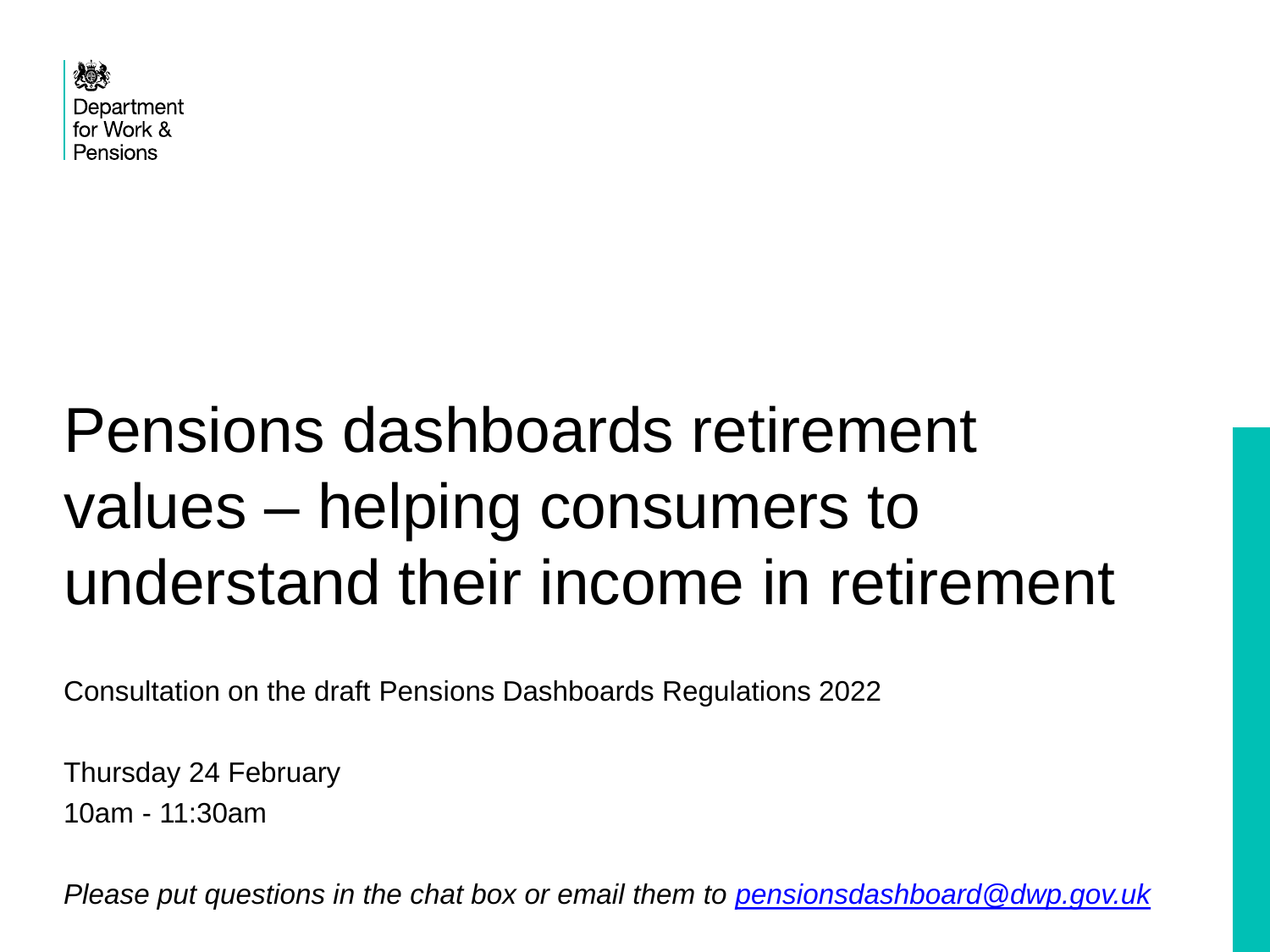### Scope and objectives of this webinar

- This session is intended to be a deep-dive into the values data that will be displayed on the pensions dashboards.
- We will also cover the interaction between DWP's pensions dashboards consultation and the Financial Reporting Council's consultation on AS TM1 guidance.
- There will be a Q&A at the end of the session
- For detail on other aspects of the consultation you can watch the recordings of the previous sessions:

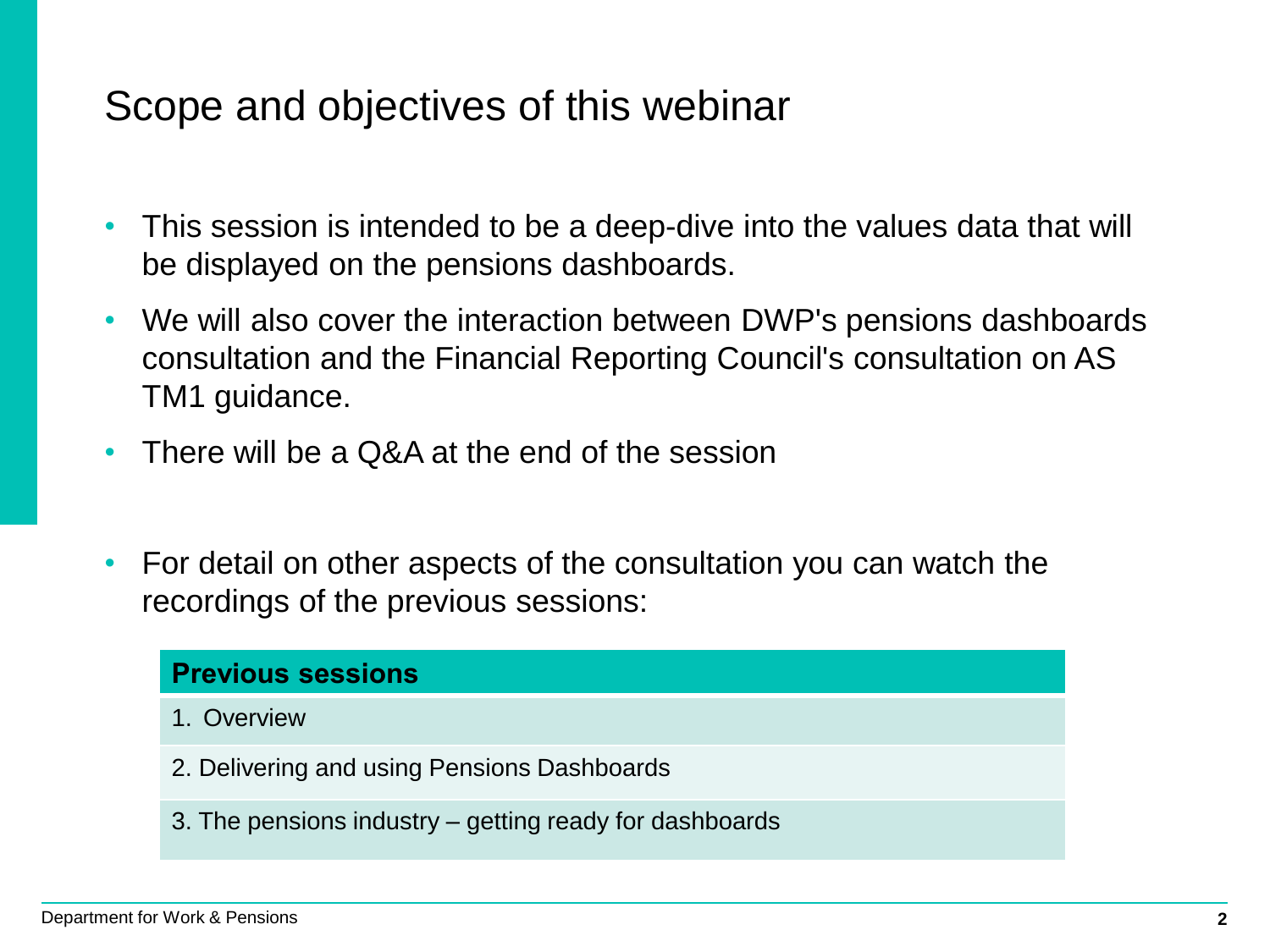### Purpose of dashboards

- Pensions dashboards will allow individuals to view information about their pensions in one place.
- They will help improve awareness and understanding, reconnect individuals with any lost pension pots and transform how we think about and plan for retirement.
- Individuals will have a choice of dashboard providers – the Money and Pensions Service (MaPS) dashboard or one from a Qualifying Pensions Dashboard Service (QPDS) – which they can access at a time of their choosing.



Pensions dashboards will help people make sense of their pensions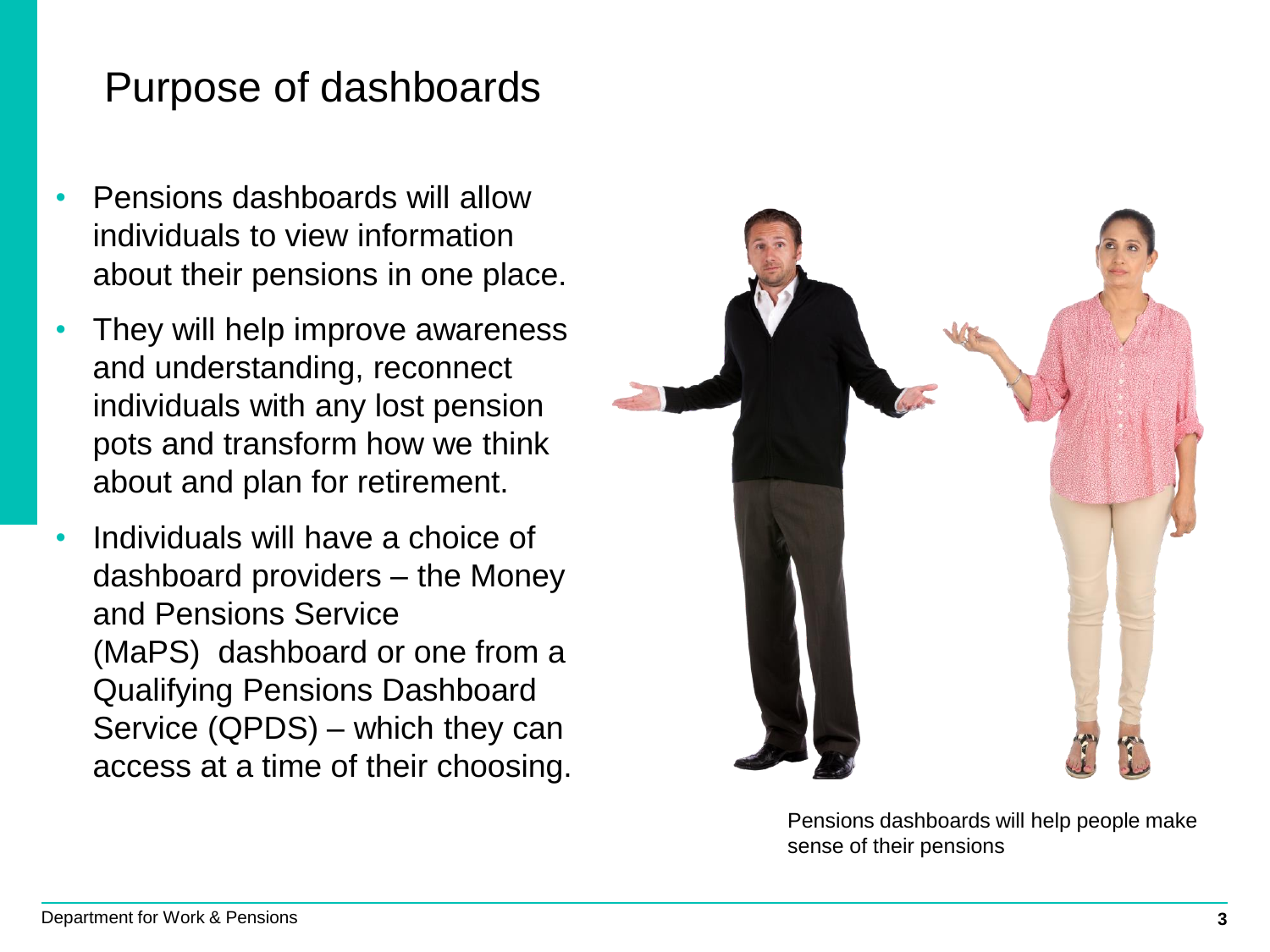### Purpose, scope and timeline of the Regulations

The Regulations extend to England, Scotland and Wales and set out:

- requirements for pensions dashboards service providers
- requirements for trustees or managers of occupational pension schemes with at least 100 relevant members.
	- relevant members include active and deferred members of occupational pension schemes, not pensioner members

NB: the FCA consultation sets out comparable proposals for FCA regulated pension providers in respect of personal and stakeholder pension schemes.

• provisions for the Pensions Regulator to take enforcement action

Expected timeline:

- Consultation closes: **13 March 2022**
- Consultation response expected to be published Summer 2022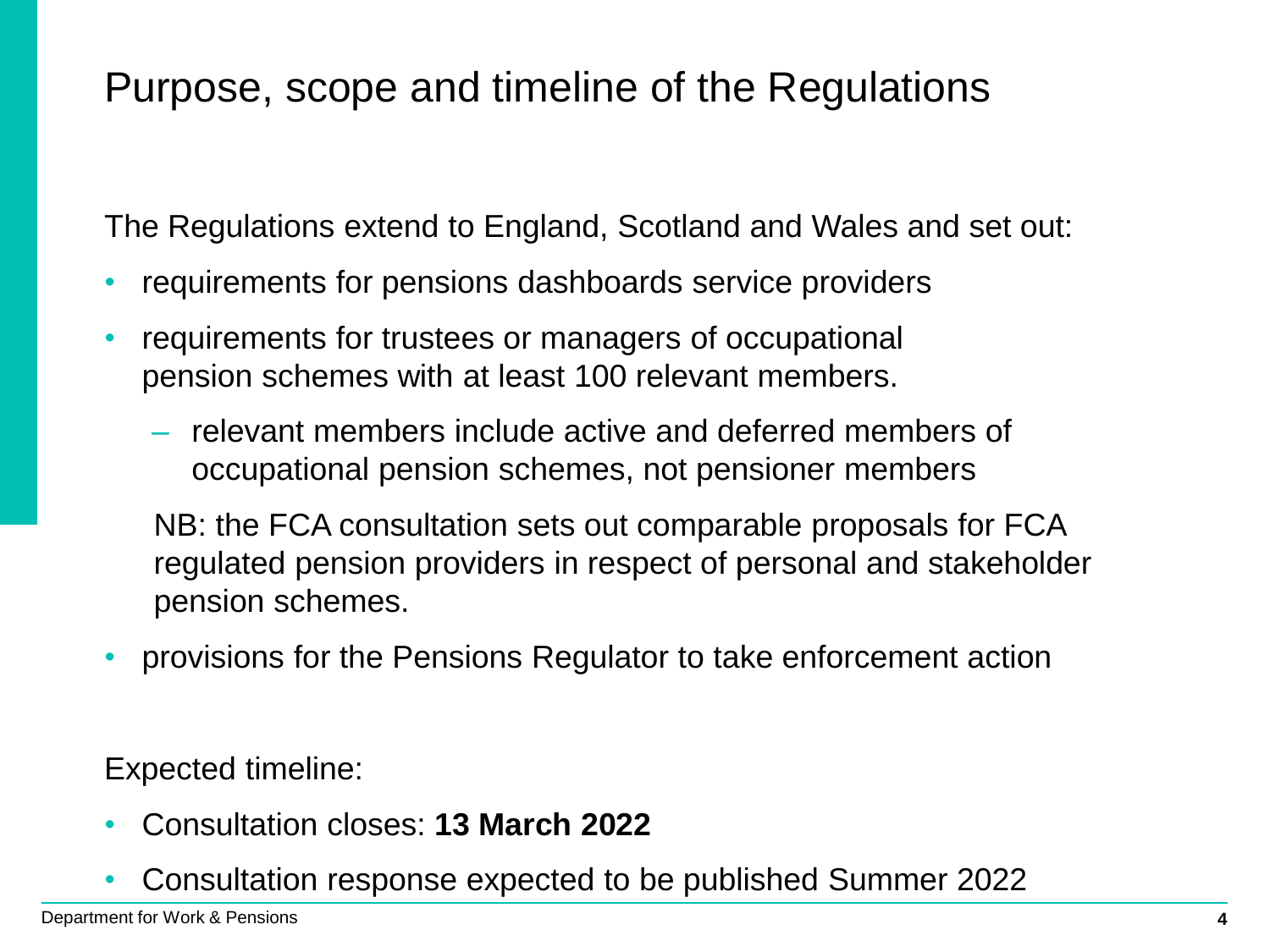### Consumer protection

• There are three overarching design principles which underpin our approach to pensions dashboards with an aim of maximising consumer protection:



### **Values:**

- Value data must be presented in accordance with design standards.
- Dashboards will not allow transactions such as consolidating pension pots or transferring pensions.
- The dashboards will include caveats about the values presented and explain what they mean.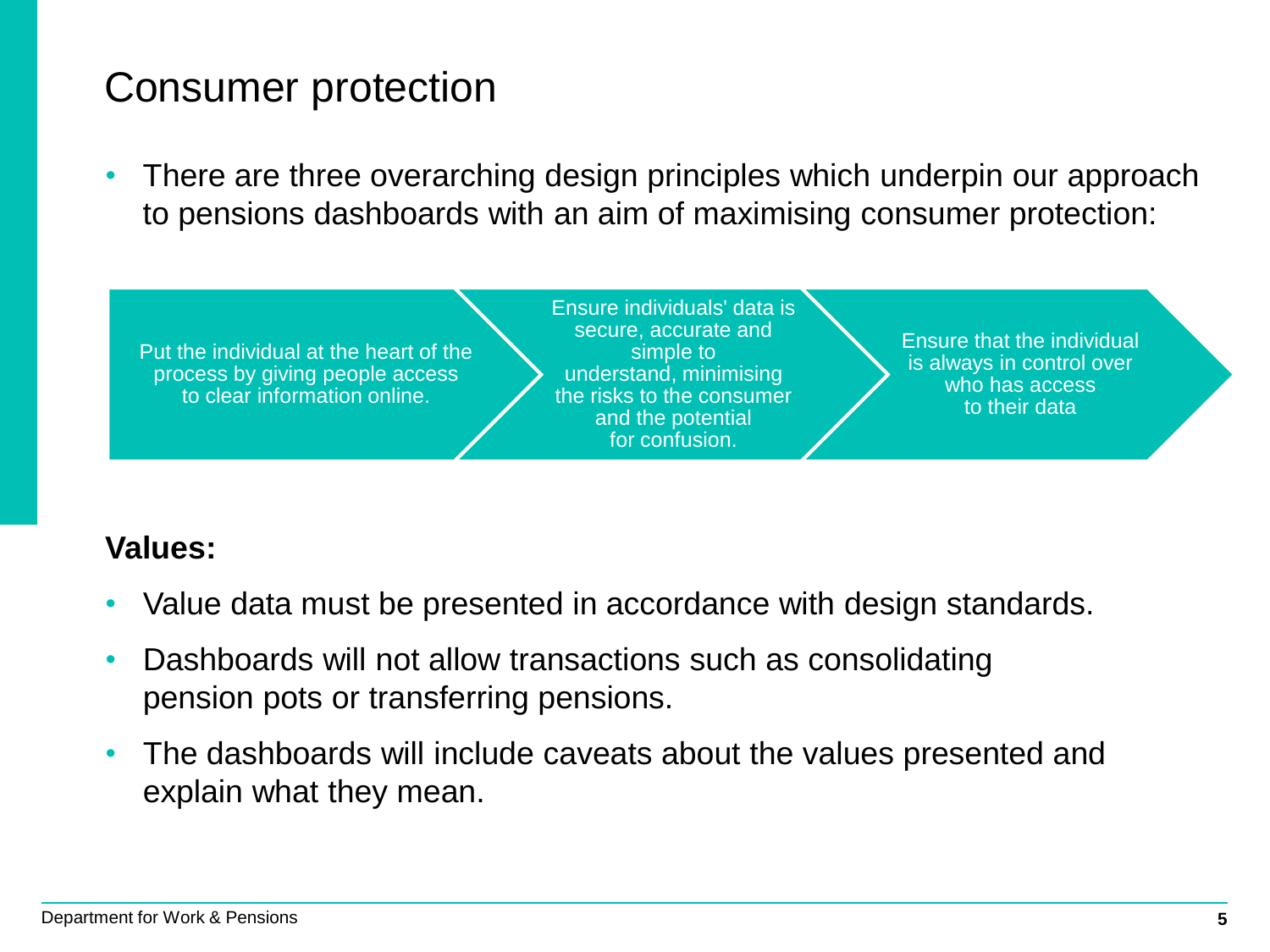### User research - Values

#### **Rapid Evidence Assessment of the existing evidence**

• This found the most important piece of information is projected retirement income

#### **Qualitative research**

- This found individuals expect as a minimum to see personal and workplace pensions, with retirement income projections
- A 'find-only' dashboard concept had limited appeal and participants still expected to see values; whereas 'find and view' service containing both accrued and projected value information has a wide level of appeal and resonates with the broadest possible range of potential end users.

#### **User-Centred Design and iterative user testing to inform service design and standards development**

• Testing so far has suggested presentation of income-based values is important to support user understanding and engagement, and seeing accrued and projected income values together aids user comprehension

#### **Usability Working Group**

• To ensure user input into the development of pensions dashboards, and includes representatives from consumer bodies and potential dashboard providers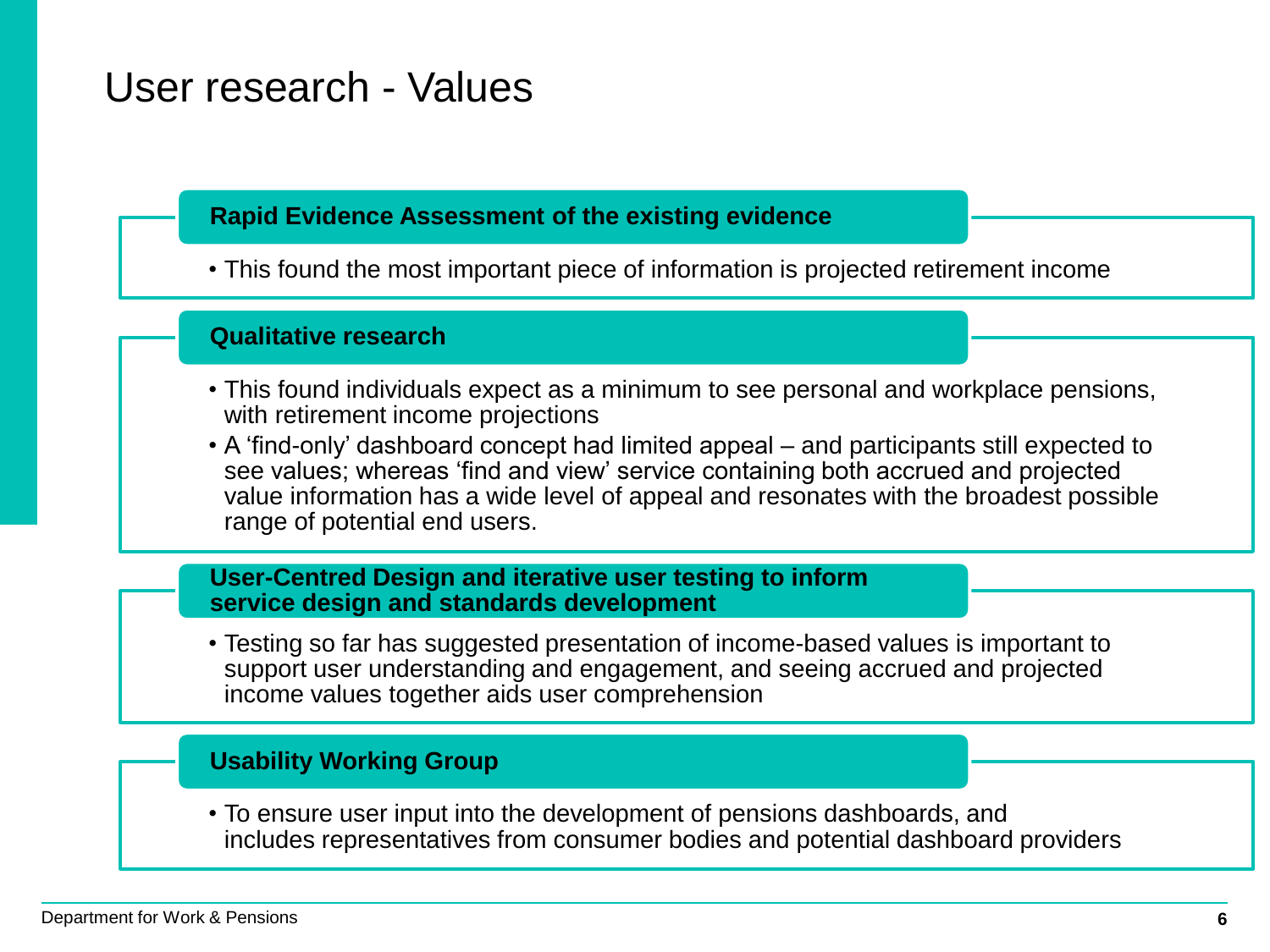### Data – introduction, find data and view data

There will be two types of data on dashboards: find data and view data.

**Find data** is personal data, provided by the individual, to the digital architecture, and sent to schemes by the Pension Finder Service. Schemes use this data to search their records for a match, and if successful, subsequently return view data.

**View data** consists of administrative data, signpost data, and value data.

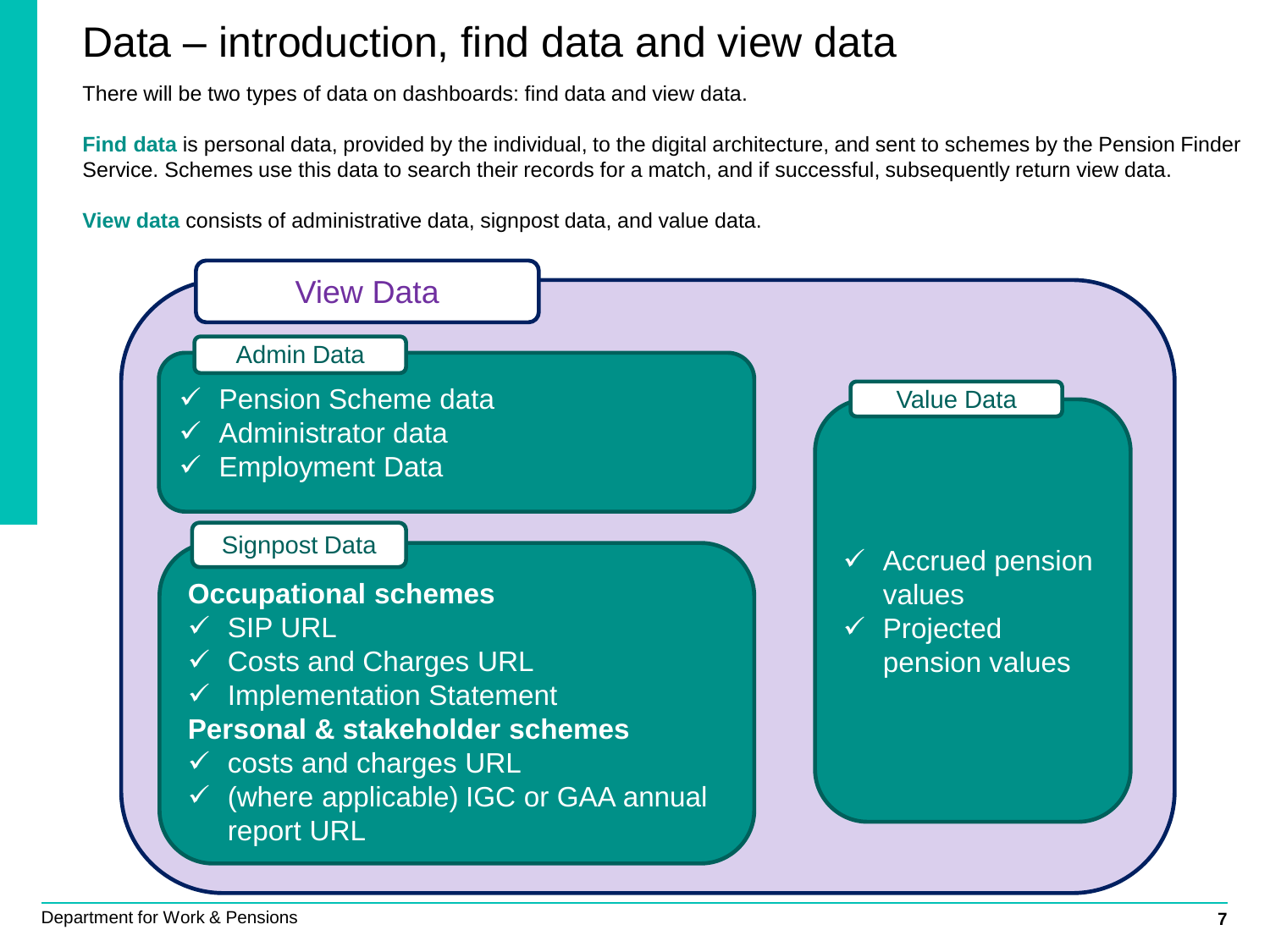# Value data – accrued and projected data requirements

**Accrued:** the amount of pension built up so far. Expressed as a pot and/or annualised amount.

**Projected:** an estimate of the value of a member's pension benefits at the individual's normal pension age. Expressed as a pot and/or annual income amount.

| <b>Scheme/member</b><br>type                       | <b>Value</b>            |                         |                         |                         |
|----------------------------------------------------|-------------------------|-------------------------|-------------------------|-------------------------|
|                                                    | <b>Accrued</b>          |                         | <b>Projected</b>        |                         |
|                                                    | <b>Pot</b>              | <b>Annualised</b>       | Pot                     | <b>Annualised</b>       |
| <b>Money purchase</b><br>members                   | $\overline{\mathbf{M}}$ | $\Delta$                | $\Box$ If held          | $\boxtimes$             |
| <b>Non-money</b><br>purchase - active<br>members   |                         | $\Delta$                |                         | $\overline{\mathsf{M}}$ |
| <b>Non-money</b><br>purchase -<br>deferred members |                         | $\overline{\mathsf{M}}$ |                         |                         |
| Cash balance -<br>active members                   | $\overline{\mathsf{M}}$ | ☑                       | $\overline{\mathsf{M}}$ | ☑                       |
| Cash balance -<br>deferred members                 | $\overline{\mathsf{M}}$ | $\blacktriangledown$    |                         |                         |
| $CDC - active$<br>members (DWP<br>regs only)       |                         | $\overline{\mathsf{M}}$ |                         | $\bm{\nabla}$           |
| CDC - deferred<br>member (DWP regs<br>only)        |                         |                         |                         | M                       |

Department for Work & Pensions **8**

A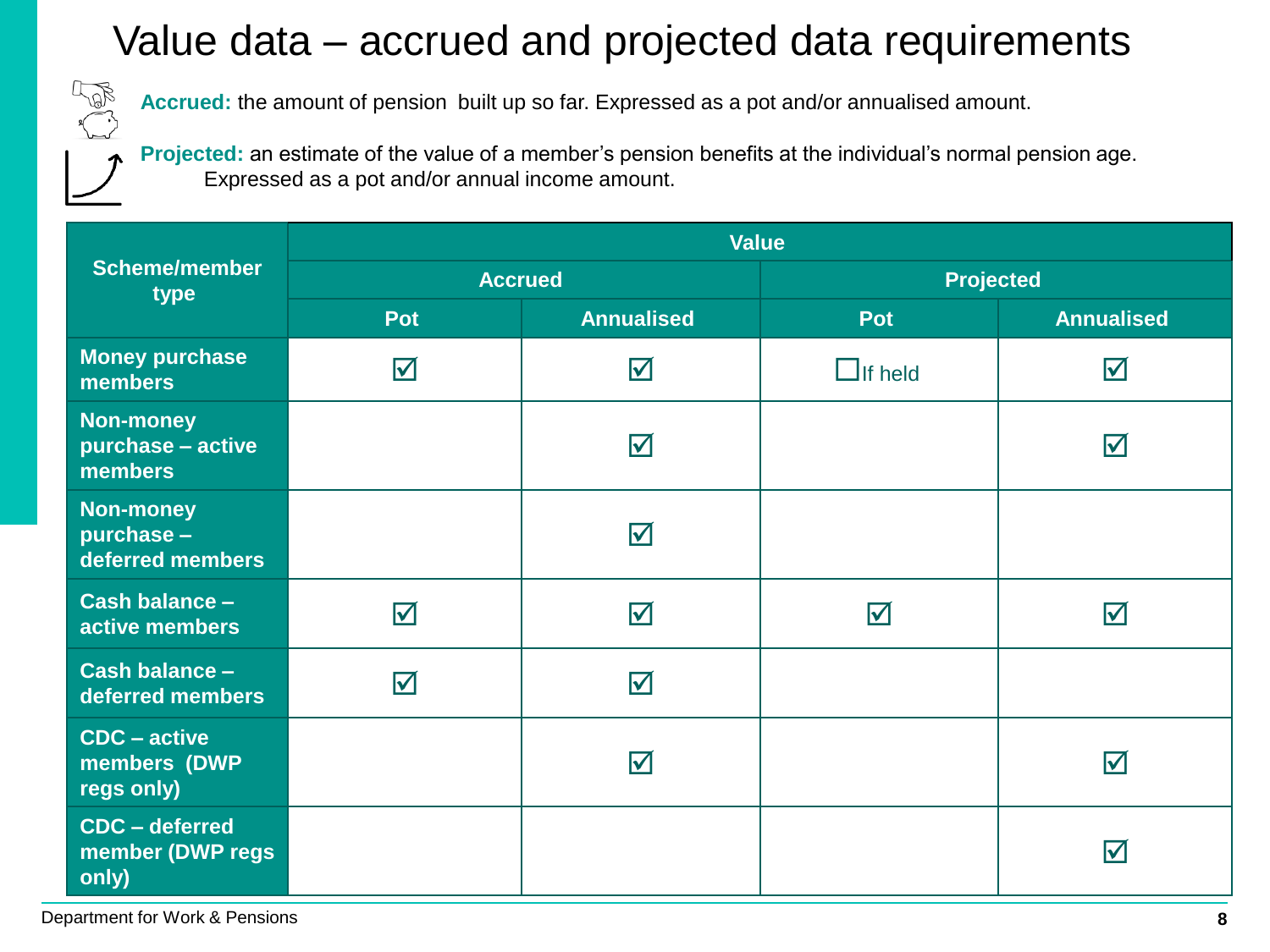# Money purchase scheme value data requirements

• The value of benefits built up so far, expressed as a lump sum, routinely provided as part of member's ABS

• An estimate of the value of a member's pension benefits expressed as a lump sum at the individual's normal pension age



• Follows AS TM1, omitting elements which concern future contributions and fund growth, presented as if the member has reached NPA, based on the member's current pensionable salary/earnings

• Estimate of the value of a member's benefits expressed as an annual income at the individual's NPA. Incorporates the current value, any future contributions and anticipated investment returns, using AS TM1 methodology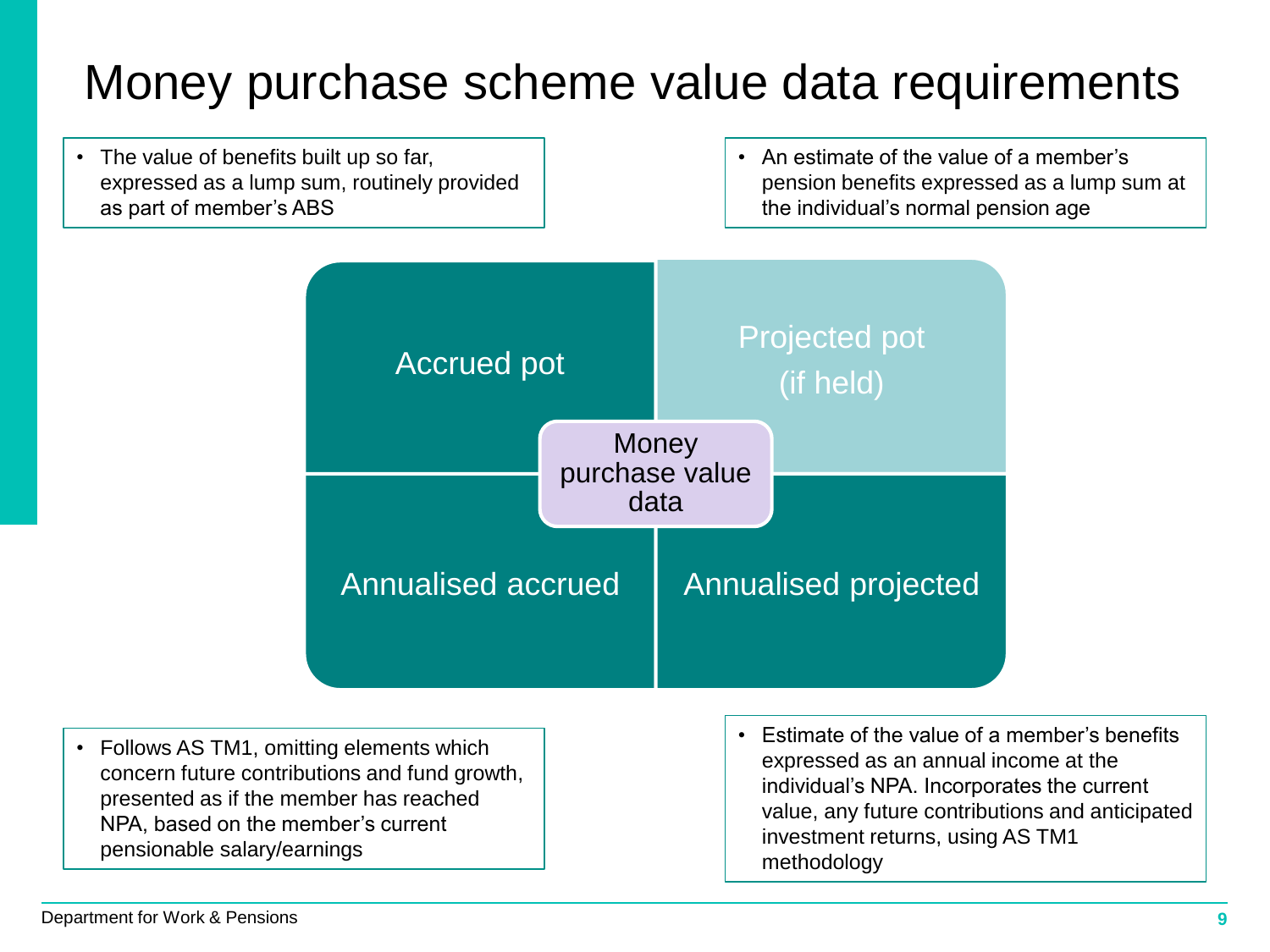# Non-money purchase scheme value data requirements



**Annualised accrued value:** the amount payable if pensionable service were to end at the illustration date, presented as if the individual has reached normal pension age. It should be calculated in accordance with scheme rules, and assuming no increases in salary.

**Annualised projected value:** calculated following scheme rules, assuming that the member continues in pensionable service and continues to build up benefits until normal pension age, and assuming no increase in the individual's salary, and presented as if the individual has reached normal pension age.

**Annualised accrued value for deferred members:** the deferred pension valued to the illustration date, according to scheme rules.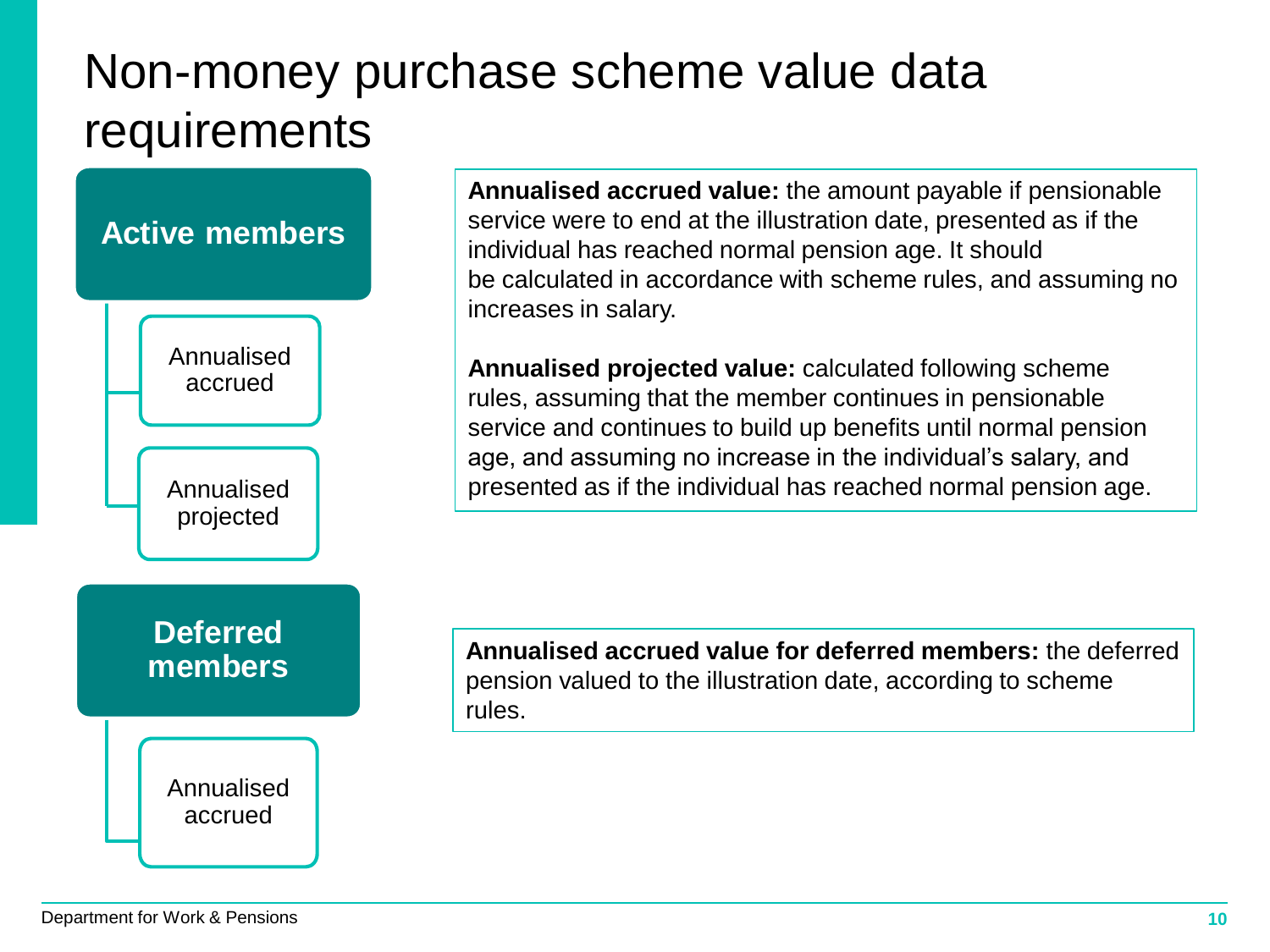# Cash balance and CDC scheme value data requirements

#### **Cash balance schemes**

- **Active members** will receive accrued and projected values in both pot and annualised formats.
- **Deferred members** will receive accrued values only, again as both pot and annualised form.
	- **Accrued pot values** for both active and deferred members are calculated in the same way as an accrued value from non-money purchase schemes, presented as a lump sum.
	- The **annualised accrued values** are then calculated by applying to the pot value the assumptions in AS TM1 minus elements regarding future contributions and growth.
	- For active members only, the **projected pot value** is the amount an individual is likely to get if they continue accruing up to retirement, based on scheme rules, assuming no increases in earnings, presented as a lump sum.
	- The **annualised projected value** would again be calculated by applying the relevant assumptions in AS TM1.

#### **CDC schemes**

- **Active members** would receive both an annualised accrued and projected values.
- **Deferred members** would receive only an annualised projected value.

| <b>Active members</b>   |                                                                                                   |  |  |
|-------------------------|---------------------------------------------------------------------------------------------------|--|--|
| Annualised              | An illustration of the amount of pension, which may be payable to the member at their             |  |  |
| accrued                 | retirement date if pensionable service were to end on the illustration date, having regard to the |  |  |
|                         | latest actuarial modelling under the scheme.                                                      |  |  |
| Annualised              | An illustration of the amount of pension, which may be payable to the member at their             |  |  |
| projected               | retirement date if contributions continue, having regard to the latest actuarial modelling under  |  |  |
|                         | the scheme.                                                                                       |  |  |
| <b>Deferred members</b> |                                                                                                   |  |  |
| Annualised              | An illustration of the amount of pension, having regard to the latest actuarial modelling under   |  |  |
| projected               | the scheme, that may be payable to the member on their retirement date.                           |  |  |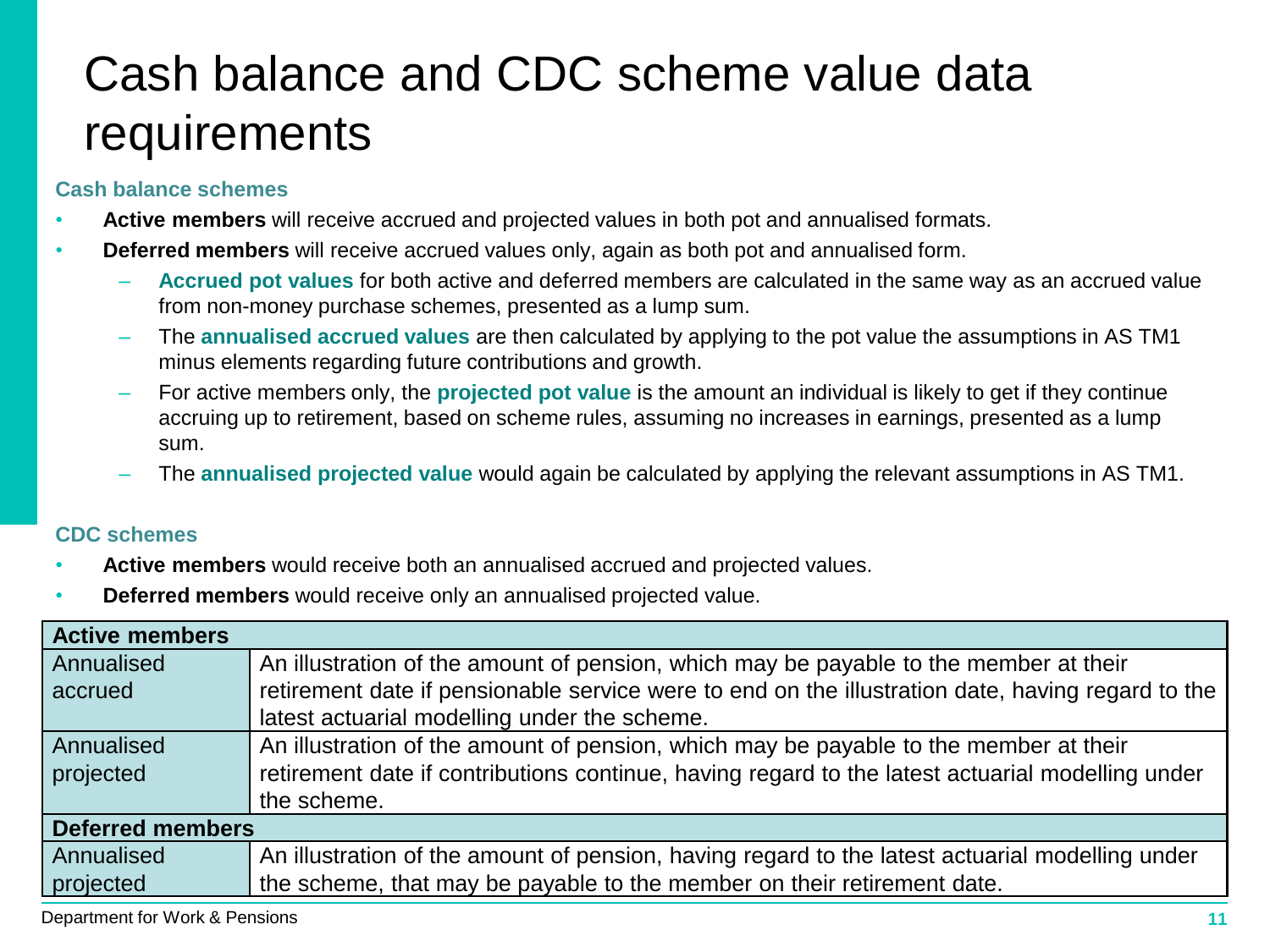### Data – Further details

#### **Hybrid schemes and benefits**

- Hybrid schemes offer both money purchase and non-money purchase benefits.
- If an individual has 2 separate benefits, then the scheme trustee or manager should return 2 separate values.
- Where 'hybrid benefits' are calculated with reference to money purchase and non-money purchase formulas, we are proposing that only the greater value should be provided.
- We are keen to receive feedback on whether this approach would reasonably cover all scenarios.

#### **Public Service Pension Schemes**

- Are subject to the same data requirements as non-money purchase schemes.
- Where relevant, MaPS data standards will allow more than one value for the same entitlement to be displayed to reflect the McCloud remedy and Deferred Choice Underpin.

#### **State Pension**

- State Pension information to be provided on dashboards is:
	- The estimated State Pension amount the individual may get at their State Pension age;
	- The forecasted State pension amount at State Pension age.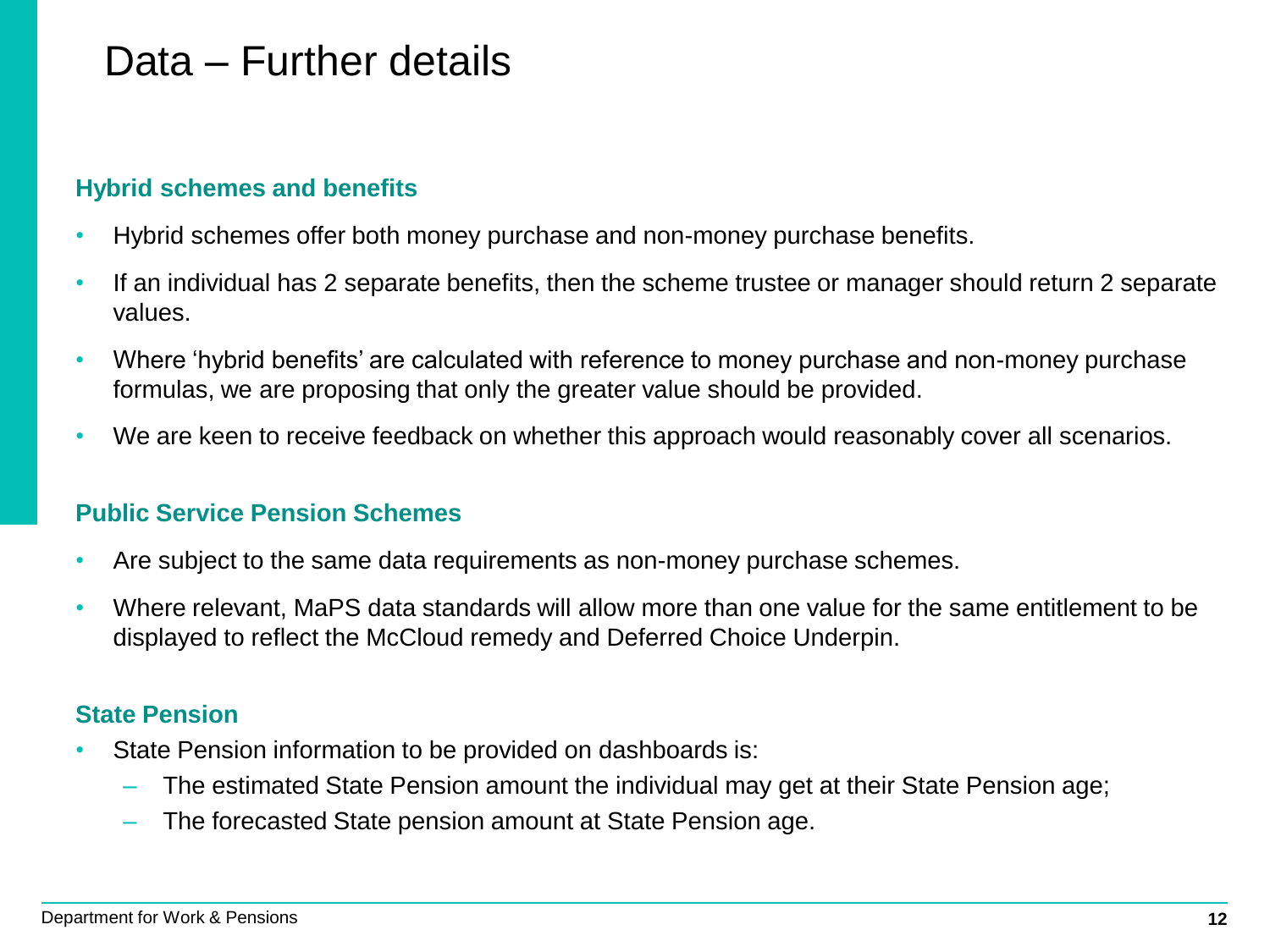### Dashboards interaction with AS TM1

- The Actuarial Standard Technical Memorandum 1 is guidance produced by the Financial Reporting Council. It specifies the actuarial assumptions and methods that must be used in the calculation of annual benefit illustrations for money purchase pensions.
- FRC are consulting on changes to AS TM1 and aim to publish revised guidance by October 2022, to come into force from 1 October 2023.
- Dashboards will display values using AS TM1 to ensure parity with pensions illustrations provided to most individuals with these pensions.

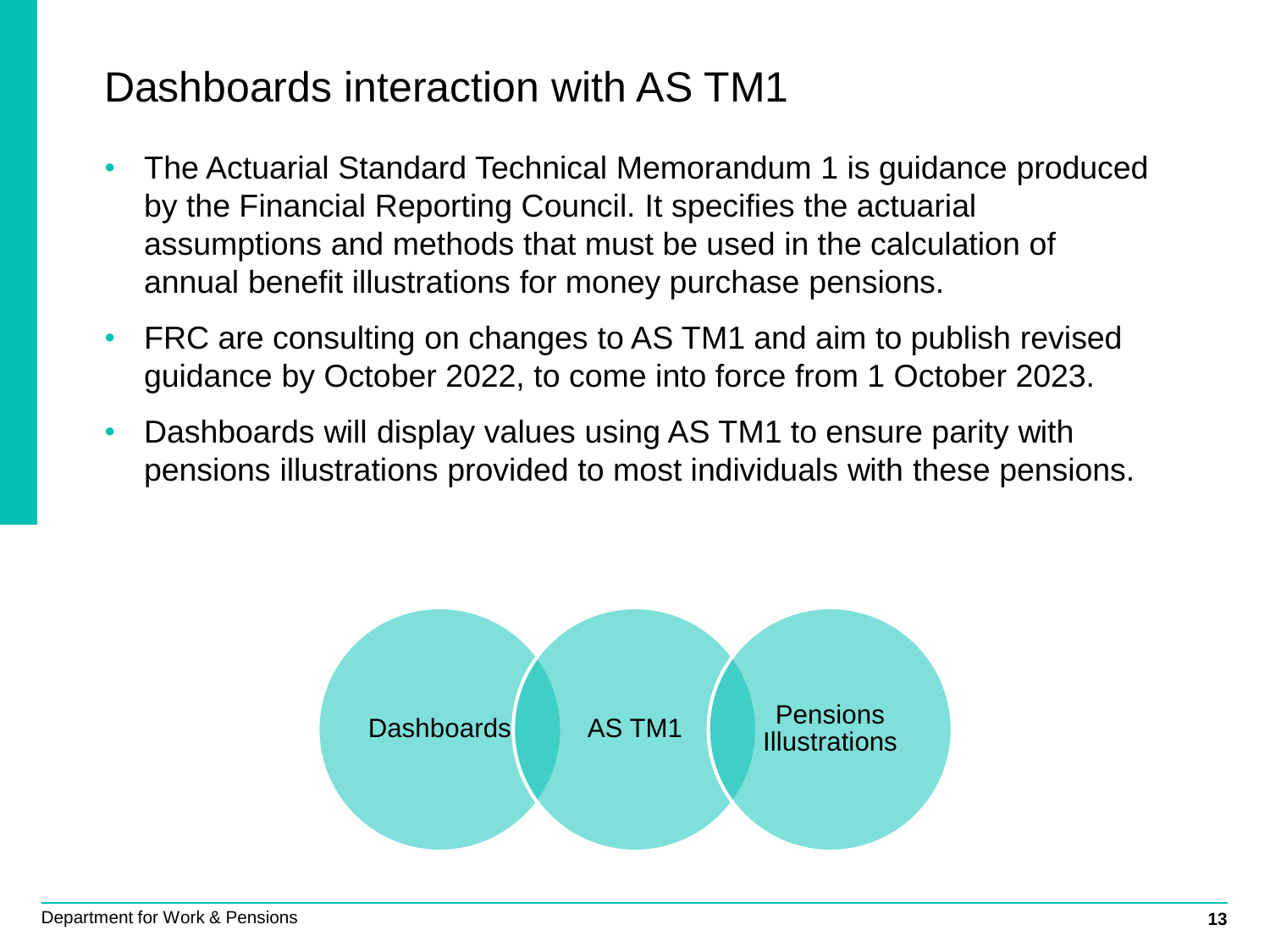### FRC's Consultation on AS TM1

- We have built in time for the DWP and FRC consultations to be able to be considered together.
- The FRC's consultation launched on 14 February and run until 6 May. It outlines:
	- Changes to the methodology used to provide fund growth assumptions.
	- Removal of existing choice around elements of the projection calculation methodology.
- The proposals in the consultation follow intense engagement with stakeholders.

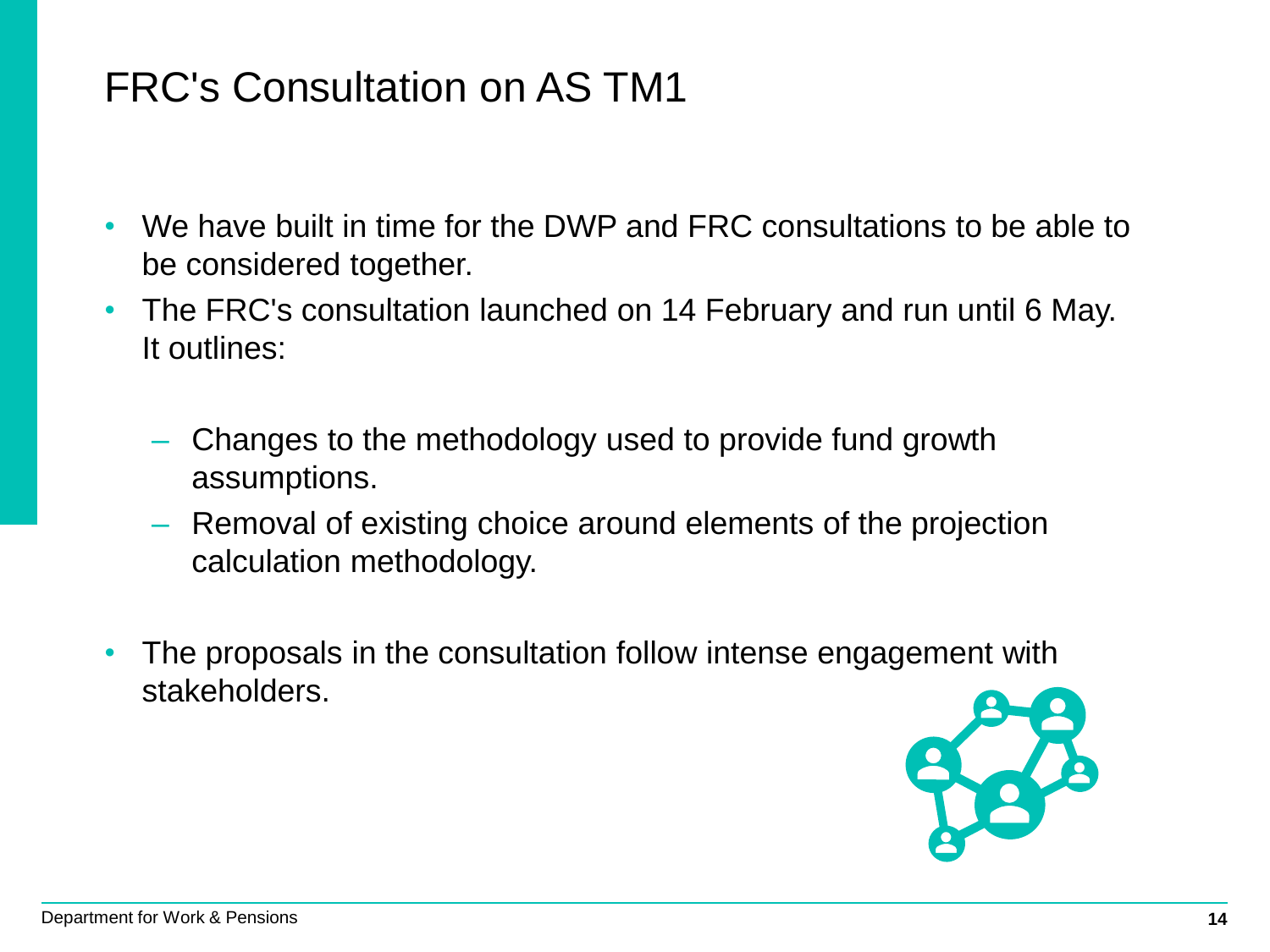# FRC's proposal for changes to AS TM1

| <b>Assumption</b>                                                      | <b>Current ASTM1</b>                                                                                                                                                             | <b>Proposed change</b>                                                                                                    |
|------------------------------------------------------------------------|----------------------------------------------------------------------------------------------------------------------------------------------------------------------------------|---------------------------------------------------------------------------------------------------------------------------|
| DC accumulation rate                                                   | Based on expected returns from<br>investment strategy of the member's<br>funds, to be consistent with inflation<br>rate. No maximum prescribed and the<br>provider sets the rate | Prescribed rate of return based on<br>volatility of member's funds                                                        |
| Annuity - mortality base<br>table and longevity<br>improvement         | Base: 50/50 blend PX08 Improvement:<br>CMI with 1.25% trend                                                                                                                      | Update base table from PX08 to<br>PX16, no change to improvement                                                          |
| Annuity - discount rate<br>(level)                                     | Discount based on FTSE Over 5 Year IL<br>Gilts as at previous 15 Feb +3.5% if<br>level annuity                                                                                   | Discount rate based on FTSE<br><b>Actuaries 15-year Government</b><br>Fixed Interest Yield Index as at<br>previous 15 Feb |
| Annuity - form                                                         | May be level or increasing and may<br>include survivor annuities                                                                                                                 | Must be single life level annuity                                                                                         |
| Lump sum                                                               | Providers may show a pension<br>commencement lump sum. Must<br>document rationale if the lump sum<br>shown is >25% of the fund value at<br>retirement                            | Must assume no pension<br>commencement lump sum                                                                           |
| Changes to annuitisation<br>assumptions when<br>approaching retirement | SMPI not specified when individual is<br>within 2 years of retirement date                                                                                                       | Within 2 years: use firms' or<br>market's annuity rate (similar to<br>CoBS13)                                             |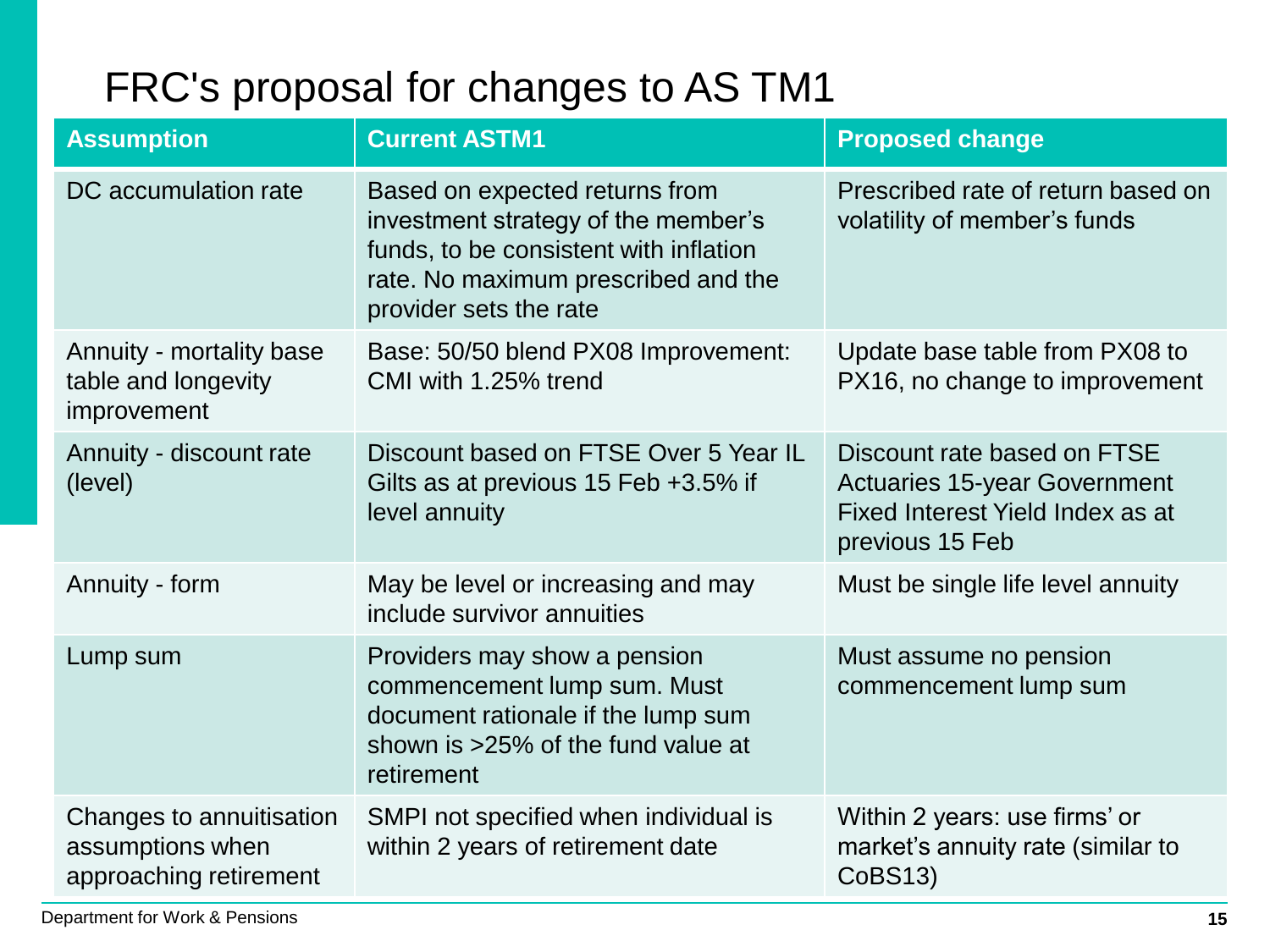# Findings supporting the proposal



- Intense engagement across the industry and with experts
- Recommendations put forward have been built upon in this proposal

PDP research

- Findings show that displaying both accrued and projected values together aids comprehension
- Findings show usefulness of comparable data across the dashboards

Academic Evidence

• FRC commissioned academics to interrogate a large database of UK pension funds to investigate the suitability of assets being placed in risk categories using the SRRI categorisation13

Engagement with providers

- Support consistency across providers and pensions
- Mostly have 5 years worth of data asked for
- There is work to do but it can be done for 2023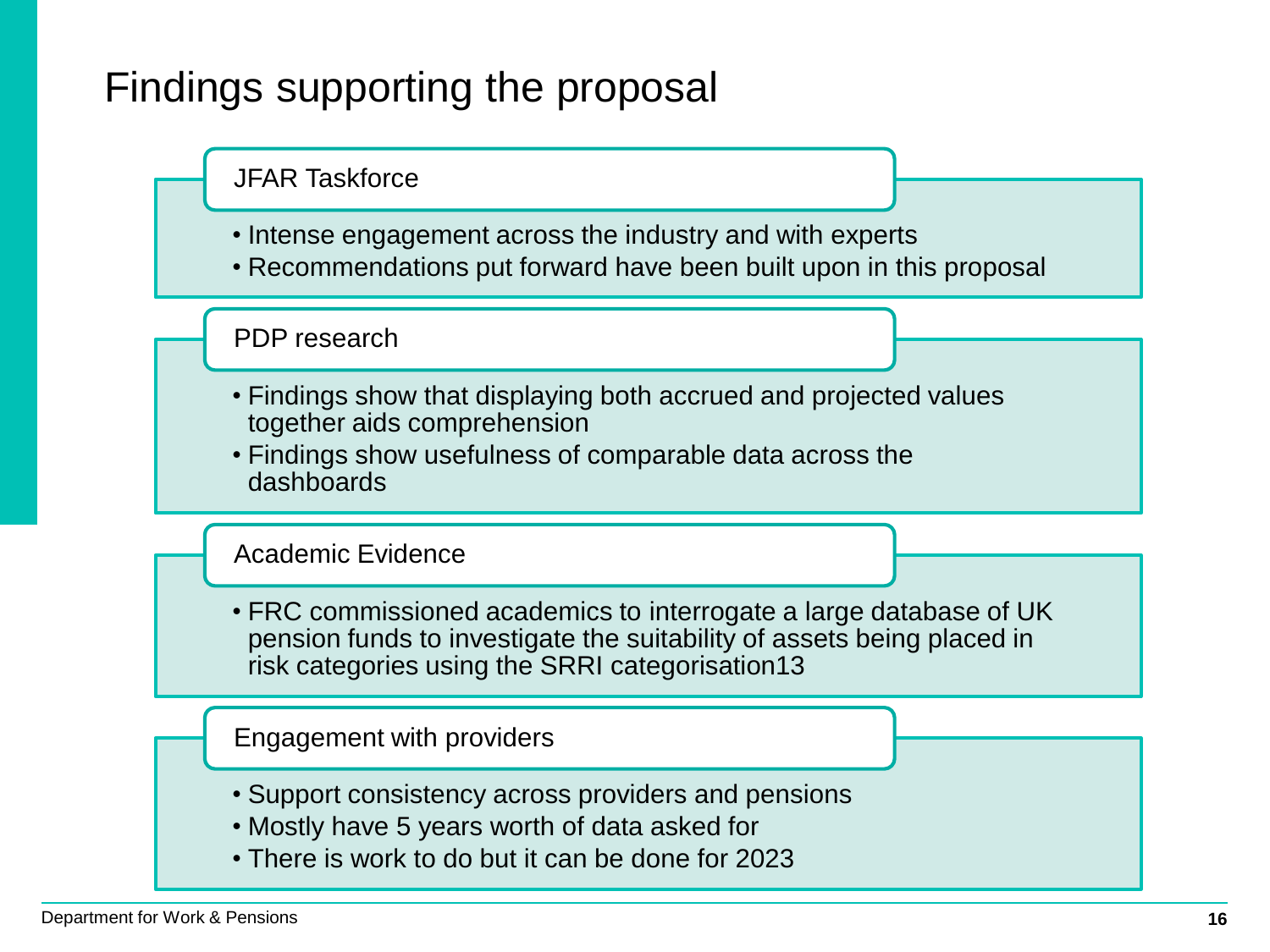### Value returns and Response times

### **AS TM1 Values**

Where calculations refer to AS TM1, it will not be mandatory to return a value until a statement has been produced, after October 2023.



### should be returned immediately

# **Value data**

### **Response times**

We propose that value data returned to an individual should be from a value that has been generated for a benefit statement within the last 12 months or for another purpose but using the same methodology, within the last 12 months. If such a value has been generated, the expectation is that the data will be returned immediately

### **Exceptions**

Where a relevant value has not been calculated or provided on a benefit statement within the last 12 months...

All pension schemes will have up to 3 days to return value data

Non money purchase schemes will have up to 10 days to return value data

Schemes offering hybrid benefits will also have up to 10 days